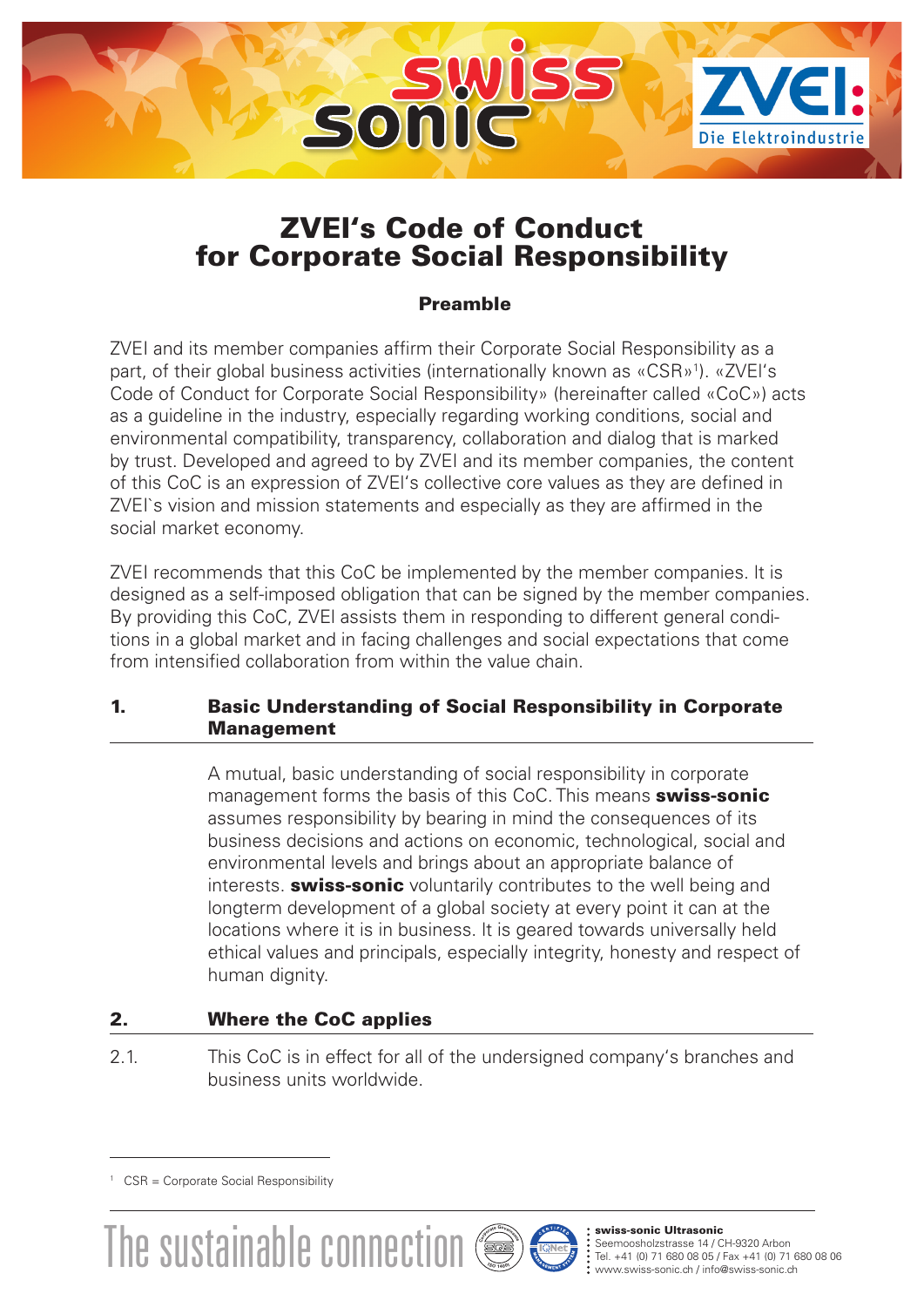

2.2. The undersigned company commits to promoting adherence to the content of this CoC at every point it can for its suppliers and in other parts of the value chain.

#### 3. Core Values for Social Responsibility in Corporate Management.

swiss-sonic will proactively work to ensure that the values mentioned below are put into practice and adhered to both now and in the future.

### 3.1. Adherence to Laws

swiss-sonic will abide by the laws in effect and other legal requirements of the countries where it is in business. For countries that have a weak institutional framework, the company will carefully examine what good company practices from their home country should be applied to enable supportive, responsible company management.

# 3.2. lntegrity and Organizational Governance

- 3.2.1. **swiss-sonic** gears its activities towards universally held ethical values and principals, especially integrity, honesty, respect of human dignity, openness and non-Discrimination based on religion, ideology, gender and ethnicity.
- 3.2.2. **swiss-sonic** rejects corruption and bribery as stated in the relevant UN-Convention<sup>2</sup>. It uses suitable means to promote transparency, trading with integrity, responsible leadership and company accountability.
- 3.2.3. **swiss-sonic** pursues clean and recognized business practices and fair competition. In regards to competition, it focuses on professional behavior and high standards of quality for work. lt fosters partnership and trusting interaction with the supervisory authorities. Additionally, it will hold to the parameters of the «Guide for our Association Activity – lnstructions for Compliance with Competition Law in the ZVEI».

#### 3.3. Consumer interests

To the extent consumer interests are affected, **swiss-sonic** abides by regulations that protect the consumer, as well as appropriate sales, marketing and information practices. Groups that are in special need of protection (e.g. protection of minors) will receive special attention.



#### swiss-sonic Ultrasonic

Seemoosholzstrasse 14 / CH-9320 Arbon<br>Tel. +41 (0) 71 680 08 05 / Fax +41 (0) 71 680 08 06

<sup>2</sup> UN Convention against corruption in 2003, in force since 2005.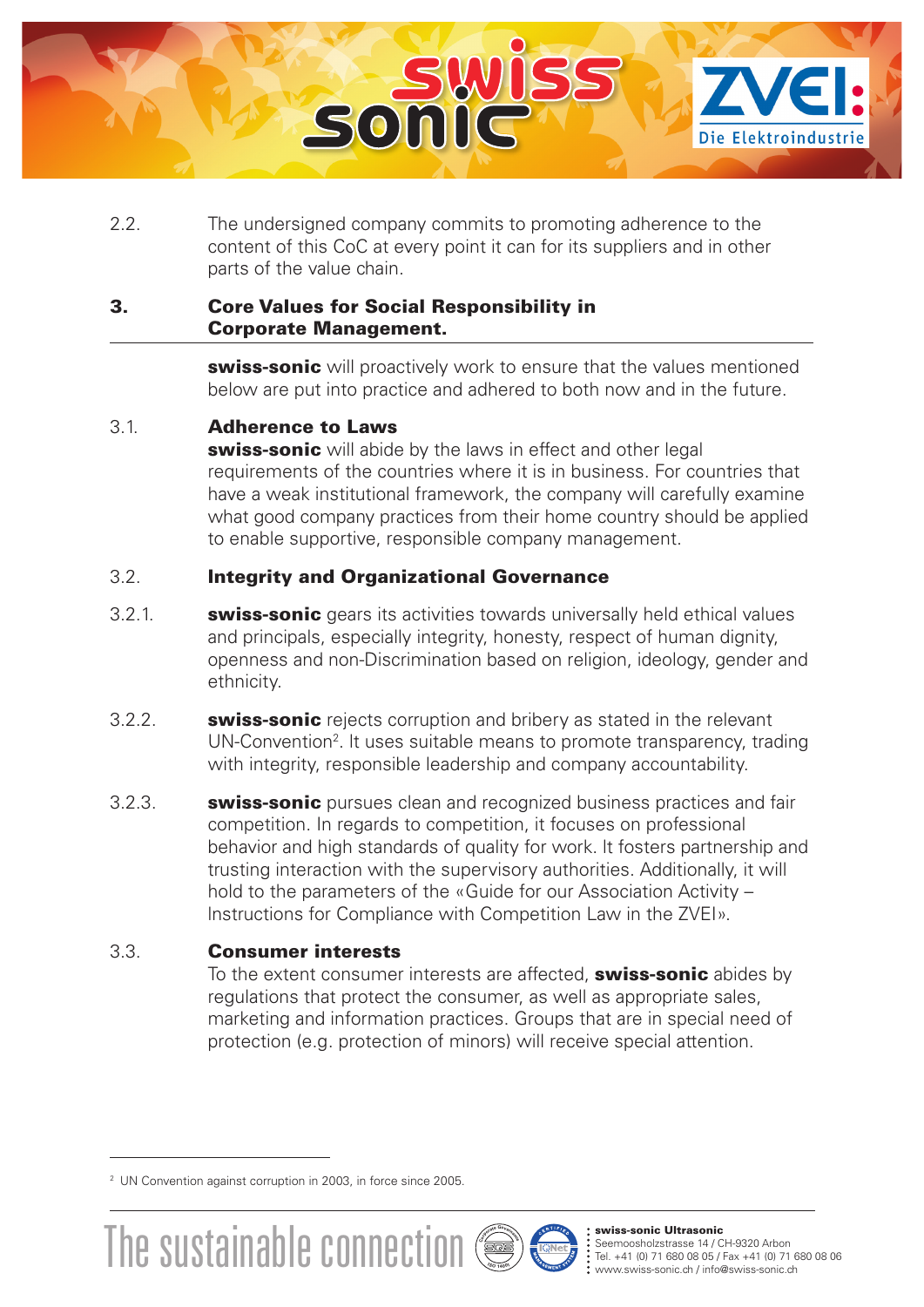

## 3.4. Communication

swiss-sonic company will communicate in an open way and is oriented towards dialogue about the requirements of this CoC and about its implementation among employees, clients, suppliers and other stakeholders. Every document and all information will be duly produced. They will not be unfairly changed or destroyed. They will be properly stored. Company secrets and partner's business information will be handled sensitively and will be kept in confidence.

#### 3.5 Human Rights

swiss-sonic is committed to promote Human Rights. It respects Human Rights stated in the Charter of the United Nations<sup>3</sup>, especially those named in the following:

### 3.5.1. Privacy

Protection of privacy.

### 3.5.2. Health and Safety

Ensuring health and work safety, especially the guarantee of a safe and healthpromoting work environment, avoiding accidents and injuries.

#### 3.5.3. Harassment

Employee protection against bodily punishment and against physical, sexual, psychological or verbal harassment or abuse.

#### 3.5.4. Freedom of Conscience

Protection and guarantee of the right to freedom of consciene and freedom of expression.

#### 3.6. Working Conditions

#### swiss-sonic abides by the following core work standards from  $ILO<sup>4</sup>$ :

# 3.6.1. Child Labor

The prohibition of child labor, i.e. the employment of persons younger than 15 years old, as long as the local legal requirements do not specify a higher age limit and as long as no exceptions are permitted<sup>5</sup>.

# 3.6.2. Forced Labor

The prohibition of forced labor of any kind<sup>6</sup>.

<sup>6</sup> ILO-Convention No. 29 from 1930 and ILO-Convention No. 105 from 1957



#### swiss-sonic Ultrasonic

Seemoosholzstrasse 14 / CH-9320 Arbon<br>Tel. +41 (0) 71 680 08 05 / Fax +41 (0) 71 680 08 06

<sup>&</sup>lt;sup>3</sup> General explanation of Human Rights, UN Resolution 217 A (III) from 1948<br><sup>4</sup> ILO = International Labour Organization

<sup>&</sup>lt;sup>5</sup> ILO-Convention No. 138 from 1973 and ILO-Convention No. 182 from 1999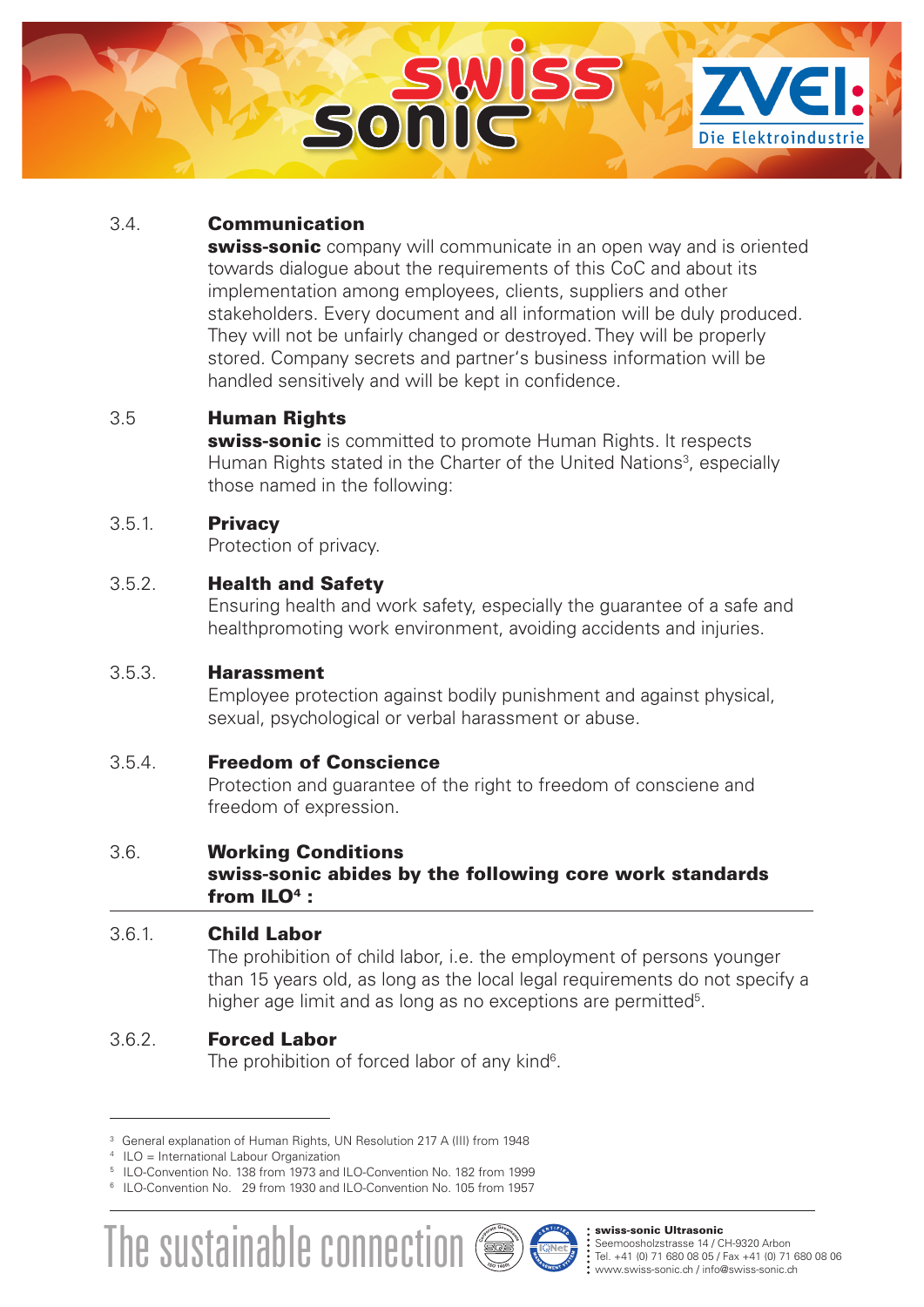

### 3.6.3. Wage Compensation

Work standards concerning compensation, especially in regards to the level of compensation as stated in the laws and requirements that are in force7 .

### 3.6.4. Employee Rights

Respecting the rights of the employee to freedom of association, freedom of assembly and collective bargaining, as long as this is legally permitted and possible in the respective country<sup>8</sup>.

### 3.6.5. Prohibition of Discrimination

Treatment of all employees in a non-discriminatory fashion<sup>9</sup>.

# 3.7. Hours of Work

swiss-sonic abides by work standards concerning the longest permitted time of work.

#### 3.8. Environmental Protection

swiss-sonic fulfills the requirements and the standards for environmental protection that affect their operations and acts in an environmentally conscious way at all locations where it is in operation. For additional responsibility with natural resources, it holds to the principles from the Rio Declaration<sup>10</sup>.

#### 3.9. Civic Commitment

**swiss-sonic** contributes to the social and economic development ot the countries and regions where it is in business and promotes appropriate, volunteer activities by its employees.

<sup>&</sup>lt;sup>10</sup> The 27 principles from the «Rio Declaration on Environment and Development» from 1992 as the result from the UN Conference on Environment and Development in Rio de Janero.





#### swiss-sonic Ultrasonic

Seemoosholzstrasse 14 / CH-9320 Arbon<br>Tel. +41 (0) 71 680 08 05 / Fax +41 (0) 71 680 08 06

<sup>&</sup>lt;sup>7</sup> ILO-Convention No. 100 from 1951

<sup>8</sup> ILO-Convention No. 87 from 1948 and ILO-Convention No. 98 from 1949

<sup>&</sup>lt;sup>9</sup> ILO-Convention No. 111 from 1958